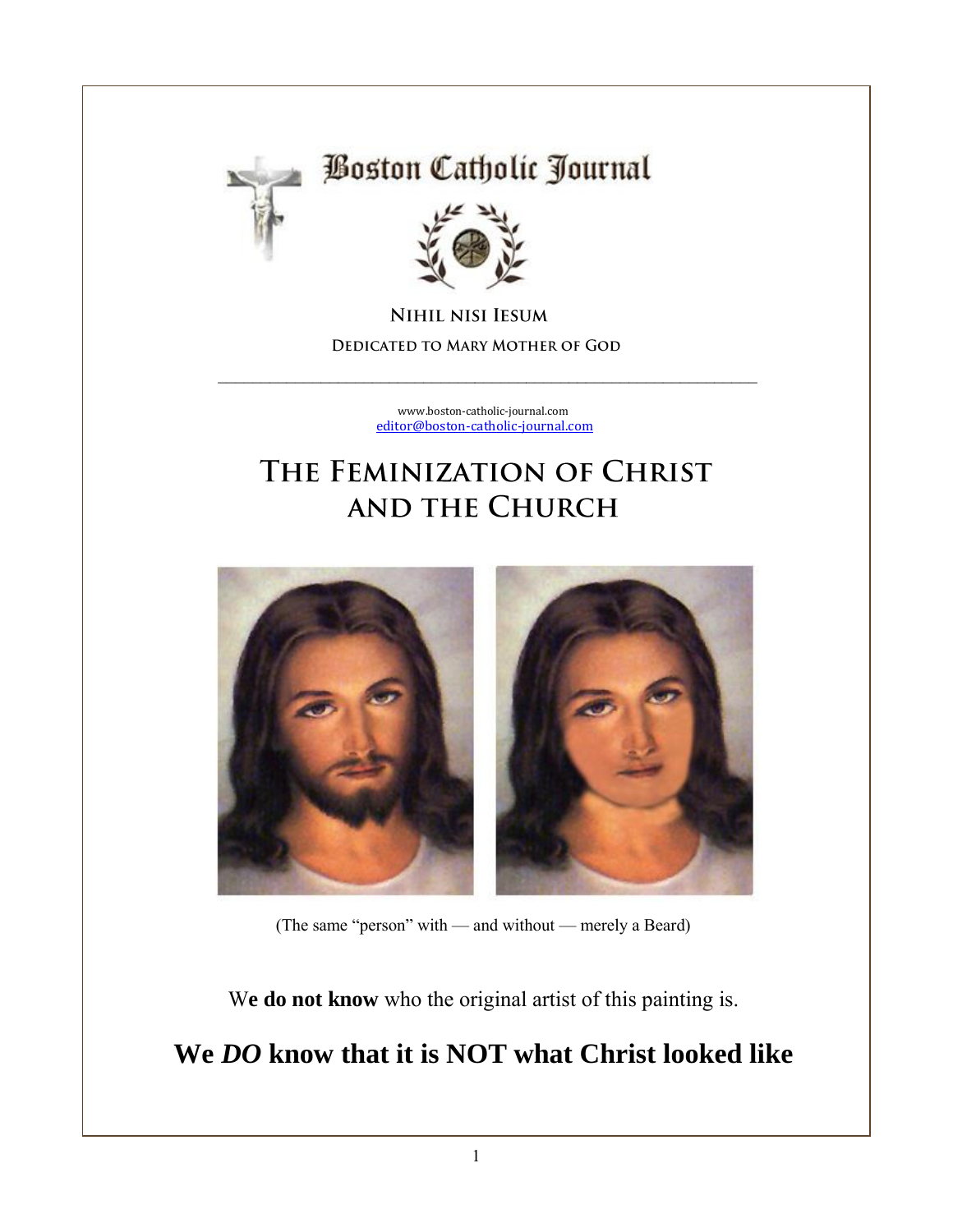**In His Sacred Humanity Jesus Christ is a MAN** — not a woman … and definitely not effeminate — or as this popular painting would suggest — a lovely and delicate woman, long before "transgender" became a perverse and passing "issue". While it is commonly assumed that Christ was a carpenter, a trade learned from His foster-father Saint Joseph (Saint Matthew 13.55). As a carpenter He must have worked with oak, cypress, cedar, and sycamore. Anyone who has worked with Oak can testify that it requires much hard work and strength: Oak does not yield readily, especially to the simple and often heavy hand-tools of Jesus" time. It is as likely, perhaps even more likely, that He worked with stone quarried from a large and much used site between Nazareth and Sepphoris — especially since trees were (and remain) relatively scarce in the Northern Israel landscape.

### **NOTA SISSY**

Working with (and *carrying* heavy blocks of stone and wood trunks) not only required great strength but resulted in hardened hands. His hands were not soft and supple. They were strong and calloused. He needed strength and musculature to work with wood and stone. His arms were likely sinewy and strong; His face the face of "True Man" just as He was "True God". The distinction, then, between male and female was clear and evident in the face of Christ.

You would not know that from contemporary "artistic" renderings of the face of Christ — especially from the hermaphroditic (trans-sexual) presentation above that adorns the walls of many churches and homes. Undoubtedly it is placed with reverence and piety — but equally likely, it leaves many uncomfortable with the

2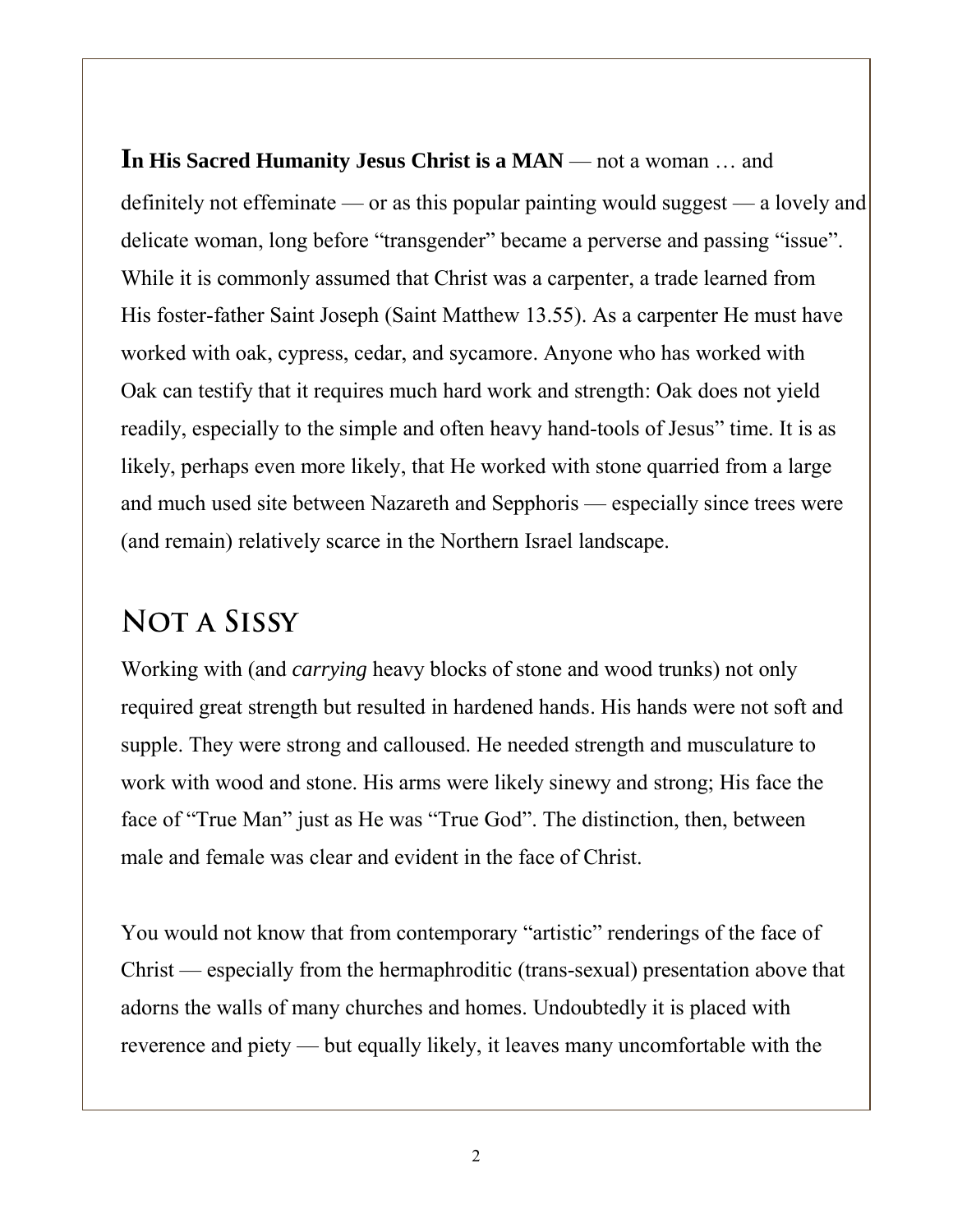velvet art: there is a distinct conflation of the masculine (the beard only) with the feminine (the rest of the painting: the coifed hair, the delicate skin, the effeminate eyes and almost mascaraed eye brows, the delicate nose and the full, carefully contoured lips).

If you do NOT see a **woman** in the image on the right … then your sight is ideologically focused.

#### SO MUCH OF CATHOLICISM HAS BECOME FEMINIZED ...

Look at the Mass: apart from a single priest at the Altar, it is surrounded by women. They stand on his left and on his right, behind him, and, of course, before him (for the priest no longer faces God the Father through Christ on the *Altar* — **NOT the "table")**

They are:

- the "**greeters**" (from the *priest's* pulpit) at the beginning of Mass
- the **lectors**
- the Altar **"servers"**
- those who offer the **"Prayers of the Faithful"** (once again from the *priests* pulpit)
- largely the **choir** and **"musicians"**
- and last, but not least, the vast majority of the "*Ministers* of Holy Communion" (not the ecclesiastically *correct* — but socially incorrect — **"***Extraordinary* **Ministers of Holy Communion"**).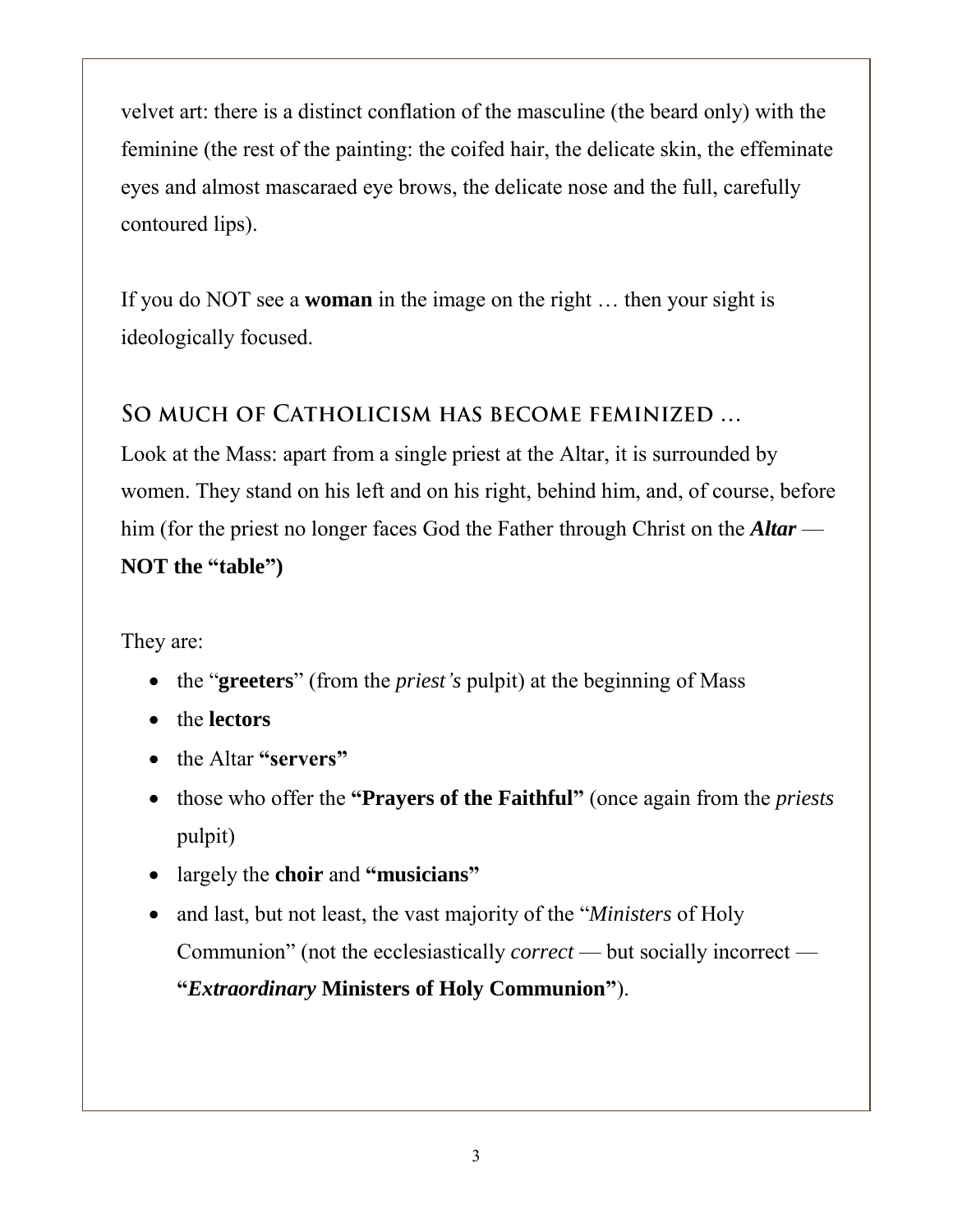#### **WOMEN'S CLUB**

To many men the Church has effectively become a "Women's Club" — a kind of jealously regarded *quasi-priestly class* that emerged as "Women Sodalities" were subdued under the pressure of feminism in the Church — to which, shamefully, most priests and bishops bend the knee.

Does the Church — especially under the great innovator Francis — want to revitalize itself, become more "relevant" — even central to the lives of most? Then **expunge this feminization from the** *face* **and** *dicasteries* **of the Church.**

## **CALL THE MEN BACK!**

Call the men back! Tell them that **it is a MANLY VOCATION to be a Catholic** — especially given the animosity of the world to the Church. The Church needs **real** men … not sissies.

## **RECRUIT AND REPLACE**

Recruit and replace — yes, **replace** — the greeters, lectors, "servers", "Ministers of Communion" and the rest — with men! Or abolish them all!

Despite openly revisionist "histories" of the Church and the great number of men that once gathered in Her defense as Knights in a just Crusade (yes, just!), **the Church needs real men** just as much as it needs **real** women — not "socially corrected" versions of both that are palatable to neither — and a genuflection to the world.